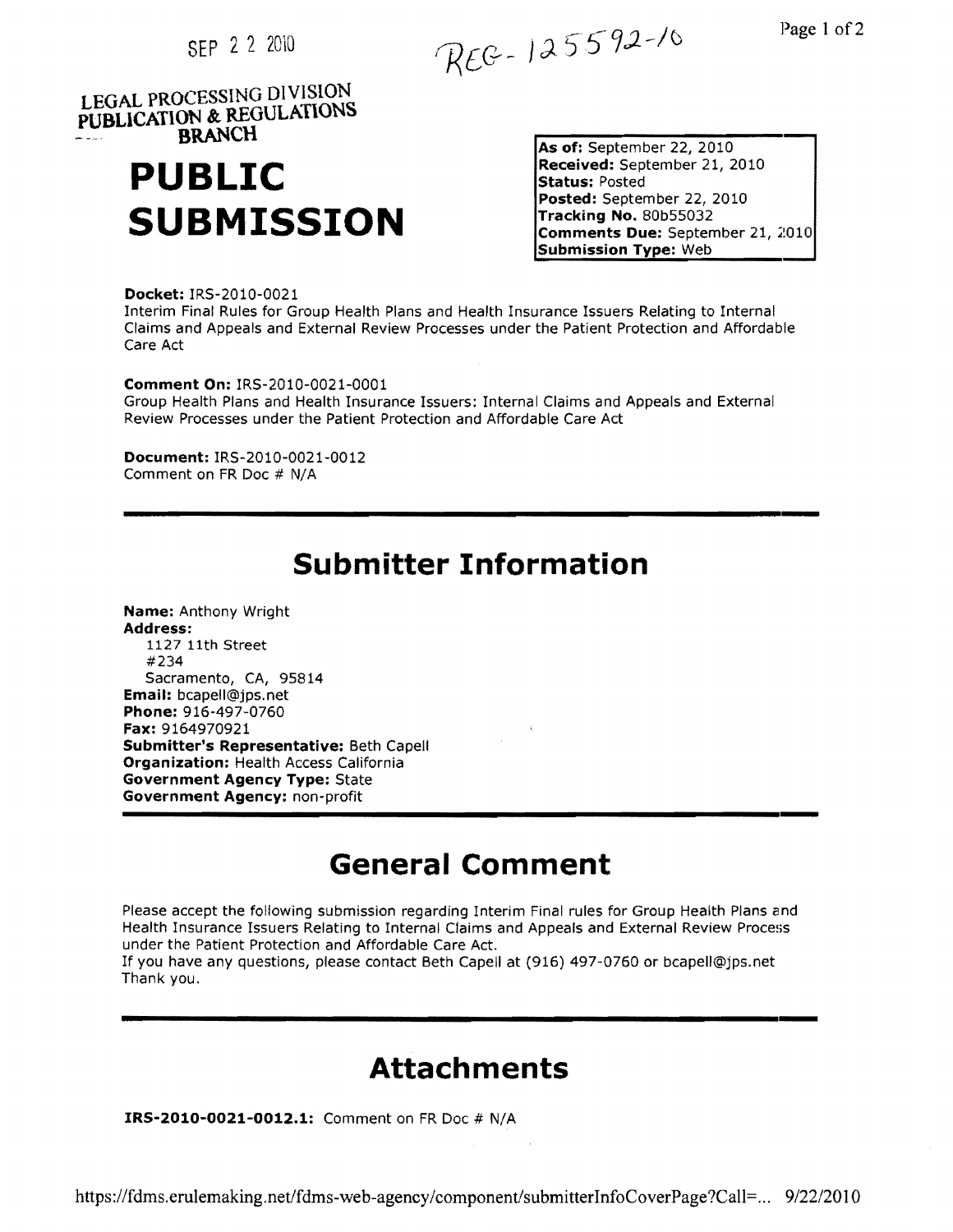September 21, 2010

Secretary Timothy Geithner Department of the Treasury

Secretary Hilda Solis Department of Labor

Secretary Kathleen Sebelius Department of Health and Human Services

Office of Health Plan Standards and Compliance Assistance Employee Benefits Security Administration Room N-5653 U.S. Department of Labor 200 Constitution Avenue NW Washington, D.C. 20210 Attention: RIN1210-AB45

Re: Interim Final rules for Group Health Plans and Health Insurance Issuers Relating to Internal Claims and Appeals and External Review Process under the Patient Protection and Affordable Care Act RIN 1545-BJ63, RIN 1210-AB45, and RIN 0991-AB70

Dear Secretaries Geithner, Solis and Sebelius:

Health Access California, a coalition of more than a hundred consumer, community and other groups committed to quality, affordable health care for all Californians and the organizational sponsor of HMO reform implemented in California more than a decade ago, offers comments on internal appeals and external review under the Affordable Care Act.

Health Access recognizes that there are many important provisions of the proposed rule that will provide important protections to consumers in other states as well as Californians whose care is regulated by the Department of Labor rather than the California Department of Insurance or the California Department of Managed Health Care. In 1999, California adopted the HMO Patient Bill of Rights, including independent medical review and standards for internal appeals. These protections have functioned well for over a decade: we were the organizational sponsor of these measures and have continued to monitor their implementation over the last decade. We offer these comments based on that experience.

#### Internal Appeals

Under existing California law, internal appeals must be completed within 30 days. This requirement has been in place, protecting consumers for over a decade. Health plans

Health Access California **Page 1 Page 1** September 19, 2010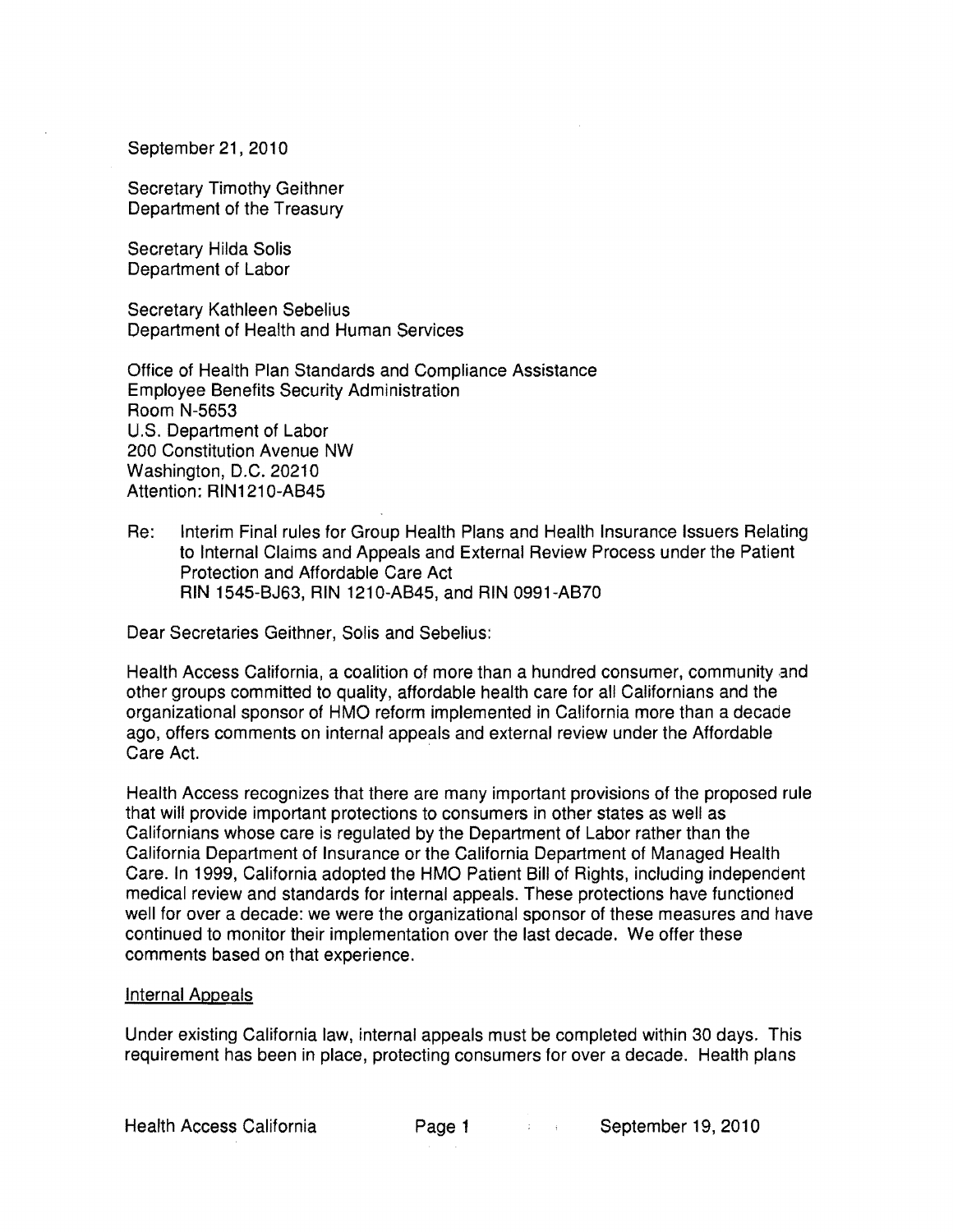and carriers have generally complied with it. We see no reason why 45 days is necessary, even for employer-based coverage.

The language in (E) (2) requires that the Notice include "the denial code, its corresponding meaning, as well as the plan's or issuer's standard." We agree that em insurance company code is not sufficient for anyone except an insurer (or the clerk in the provider's billing office). However, we believe that the section should be strengthened by the specification that the internal and external appeals notices must contain a **plain language** statement of the reasons for the denial of care or benefits. It is all too common for the notice language or so-called explanation to contain insurance and/or medical jargon that serves as a deterrent to the consumer's understanding of the reason for the decision or actually filing a grievance or appeal. In addition, insurers must be required to make available to consumers and their providers whatever documents the insurer relied upon in denying the claim in whole or in part.

#### External Appeals

• Grounds for appeals, qualification of reviewers

We support the provisions of the proposed rule that require external review for medical necessity, appropriateness, health care setting, level of care or effectiveness of a covered benefit. While technically California law is limited to disputes based in whole or in part on medical necessity, in practice some of the disputes that have been resolved through independent medical review have involved settings, levels of care or effectiveness of a benefit. For such reviews, it is important that reviewers have not just clinical expertise but clinical expertise relevant to the care at issue. For example, it makes no sense to have a podiatrist review a dispute over back surgery or cancer therapy.

We also support including in external review any adverse benefit determination, including rescission, denials or exclusion for pre-existing conditions and determinations of whether care or service is a covered benefit. Assertions by insurers about covered benefits, rescission, and exclusions of pre-existing condition may be used as a means to deny medically necessary or appropriate care. Sadly in California, a series of disputes involving care for children with autism were initially determined to encompass medically necessary care but were later found by the Department of Managed Health Care not to be "covered benefits" and thus not subject to external review. Similarly reconstructive surgery of an ear for a child born without an ear was found not to be a covered benefit because it was regarded as cosmetic surgery rather than reconstructive surgery. Each of these instance raised both legal and clinical questions.

Health Access supports expanding external review to any adverse benefit determination. We also support assuring that reviewers have relevant expertise, both clinical expertises relevant to the case at hand as well as legal expertise for those cases such as rescission and covered benefits where legal expertise is relevant.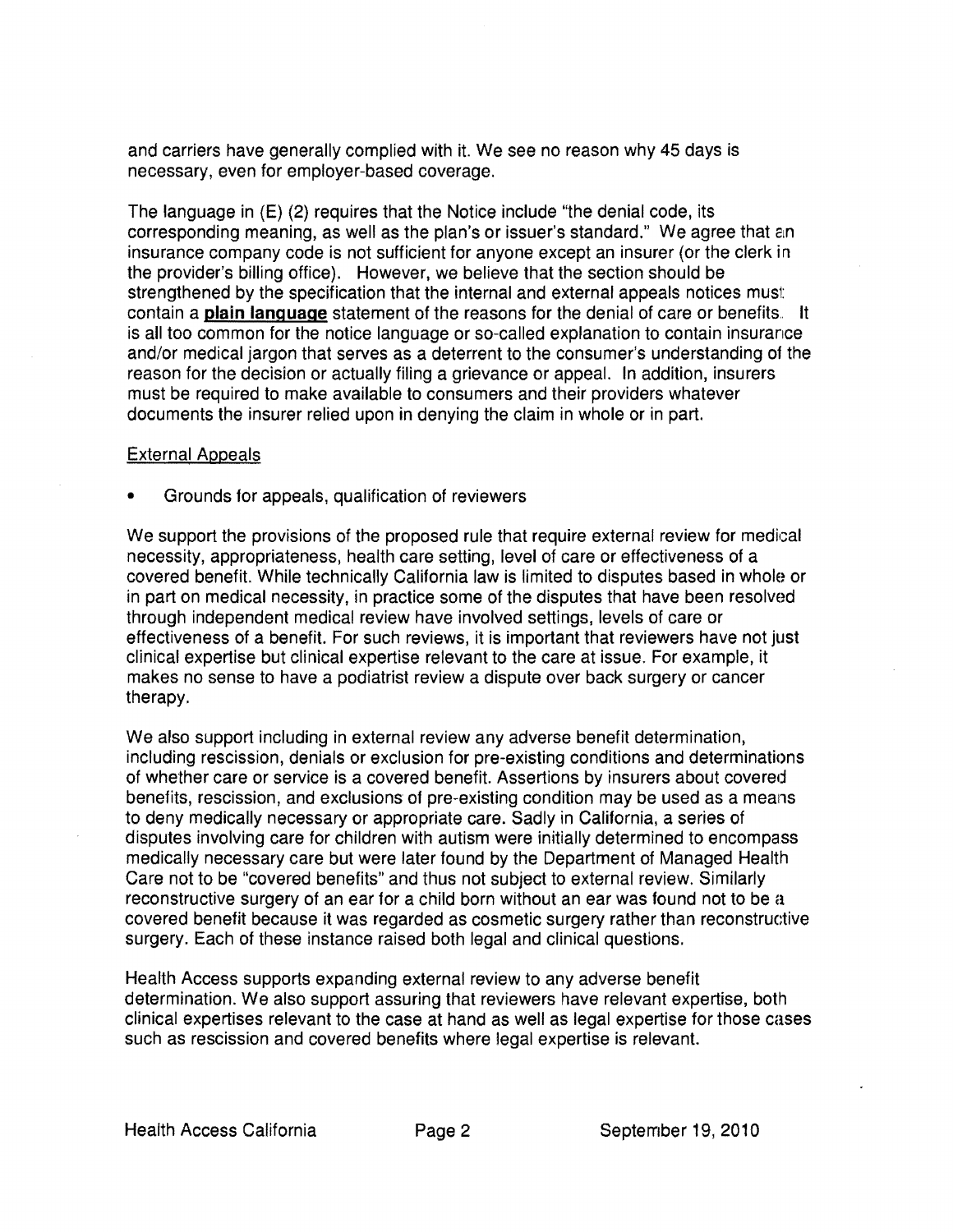### **• Urgent appeals**

For more than a decade, California provided for urgent appeals within 24 hours where there is an imminent and serious threat to the health of the enrollee. This is a standard **that can and should be met to protect patients.** 

### **• No cost for appeal**

**Health Access strongly opposes any cost to the consumer for an appeal.** Study after **study demonstrates that consumers are hesitant to complain. Indeed in California which precludes fees or costs to consumers for filing appeals, less than 1% of those who have the right to indeperident medical review have ever exercised that right. Given the infrequency of appeals, there is no reason to impose further barriers by charging fees.**  While \$25 may not seem like much money to insurance company executives making **hundreds of thousands or millions of dollars a year, to anyone making less than the median income it is real money and a real barrier.** 

**• Standard for review** 

**Health Access respectfully suggests that the rules should set a standard for review for claims of medical necessity. Here is the standard that has been used in California for over a decade:** 

#### **Section 1374.33 (b) of the Health and Safety Code:**

(b) Following its review, the reviewer or reviewers shall determine whether the disputed health care service was medically necessary based on the specific medical 'needs of the enrollee and any of the following: (1) Peer-reviewed scientific and medical evidence regarding the effectiveness of the disputed service. (2) Nationally recognized professional standards. (3) Expert opinion. (4) Generally accepted standards of medical practice. (5) Treatments that are likely to provide a benefit to a patient for conditions for which other treatments are not clinically efficacious.

**This standard takes into account both the needs of the individual ('the specific medical**  needs of the enrollee") and the evolving standards of science as well as the opinions of **experts. Unlike many definitions of medical necessity, it does not preclude care for those with degenerative or incurable conditions such as multiple sclerosis.** 

**• Conflicts of interest** 

**Health Access strongly supports the suggested protections against conflicts of intemst by reviewers both internal and external.** 

**Health Access suggests the rule would be improved by requiring each state to contract with and pay the external reviewing organization, using fees imposed on carriers to**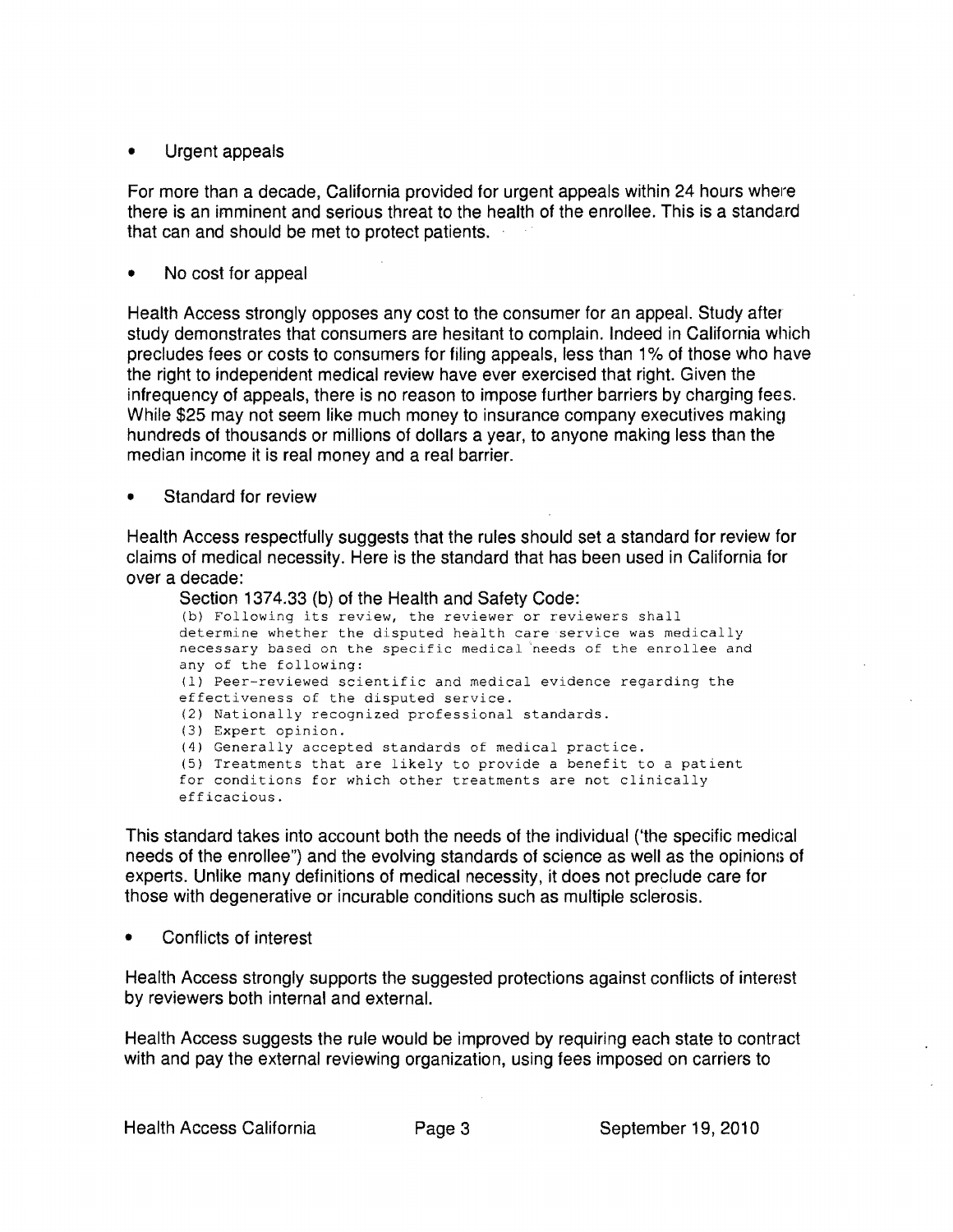support this activity. If an insurer can pick the reviewing organization and pay it, the insurer will call the tune. This is industry self-regulation and is bound to fail. Even the best of conflict of interest cannot prevent a reviewing organization from being responsive to the needs of the customer-and for that reason alone, the customer should be the regulator, not the insurer.

• Provision of evidence to consumers

Health Access supports the requirement that any documents that are provided to the reviewing organization must also be provided to the consumer. Prior to the enactment of law requiring this, there were numerous abuses in California in which the insurer picked the reviewing organization and then drowned the reviewer in documents to which the consumer and the consumer's physician had no access.

• Binding on insurer

The section that enumerates the minimum standards for state external review processes requires that the decision is binding on the insurer (or plan). The requirements in California law provide that independent medical reviews are binding on the insurer. In addition, when a health plan failed to comply promptly, the Department of Managed Health Care fined that plan or undertook other significant administrative remedies. We urge that similar sanctions be provided for insurers that fail to comply with the decision of a reviewing organization.

• No weakening of California law

In a number of respects, California law works better for consumers than the proposed rule. In those instances, our preference is for California law to remain in place. In the ensuing discussion of the implementation of health care reform, some industry representatives continue to argue in favor of a national standard to simplify the administration of this new law. While the federal law will introduce new policies and consumer protections, in some cases existing state laws already afford those protections, or are even more protective that the federal law. We urge that the regulation clearly enunciate the responsibility of the states to guarantee consumers the rights contained in this legislation without infringing on the broader or more protective language in existing state statutes.

State compliance by  $7/1/11$ .

Under California law, grievances denied in whole or in part on medical necessity are subject to independent medical review. To the extent that the proposed rule requires review on other grounds, it may necessitate a change in California law.

Unfortunately, to change California law prior to July 1, 2011 would require a two-thirds vote majority of our legislature as well as the signature of the Governor. While it would be our hope that a substantial majority of legislators would support such basic patient protections, we have no assurance that this will be the case and much reason to be

 $\label{eq:3} \begin{split} \mathcal{F}^{\text{in}}_{\text{in}}(\mathbf{r}) = \mathcal{F}^{\text{in}}_{\text{in}}(\mathbf{r}) = \mathcal{F}^{\text{in}}_{\text{in}}(\mathbf{r}) \end{split}$